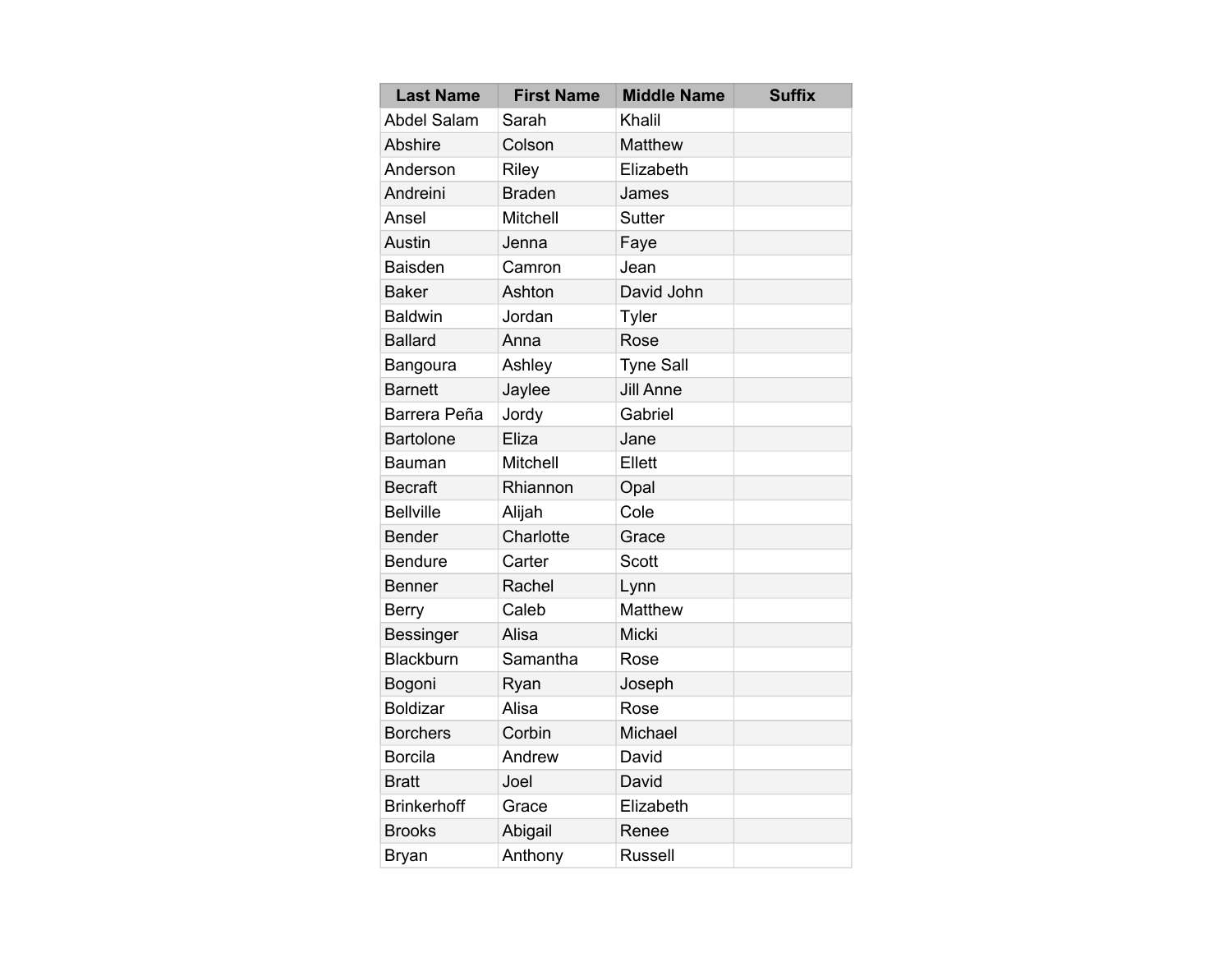| <b>Bryant</b>   | Kaleb           | David           |   |
|-----------------|-----------------|-----------------|---|
| <b>Buell</b>    | Jayden          | Turner          |   |
| <b>Buser</b>    | Jake            | Keenan          |   |
| Carpenter       | Cameron         | Allen           |   |
| Carpenter       | <b>Ross</b>     | William         |   |
| Carr            | Alec            | <b>Bronsen</b>  |   |
| Carr            | <b>Nicholas</b> | Jackson         |   |
| Carroll         | Reagan          | Alisa           |   |
| Carsner         | Liam            | <b>Scott</b>    |   |
| Chapman         | Allyson         | Paige           |   |
| <b>Charles</b>  | Catherine       | Ann             |   |
| Chumley         | Avery           | Shea            |   |
| Clark           | Jeremiah        | Jason           |   |
| Clark           | Jessica         | Elizabeth       |   |
| Clark           | <b>Nikole</b>   | Lynn            |   |
| Colarich        | Gianna          | llene           |   |
| Couchman        | Hailey          | Marie           |   |
| Cox             | <b>Dillon</b>   | Reed            |   |
| Crist           | Michael         | <b>Scott</b>    |   |
| Cummins         | Ryan            | Thomas          |   |
| Cunningham      | Adam            | Jacob           |   |
| Cunningham      | Jacob           | Todd            |   |
| Curtis          | Erica           | Elaine          |   |
| Daggett         | Tommy           | Ray             | Ш |
| Danne           | Abigail         | Renee           |   |
| Davis           | Lauren          | Kathleen        |   |
| <b>DeCastro</b> | Ava             | Simone          |   |
| DeGenova        | Alexa           | <b>Kristine</b> |   |
| Delany          | Dylan           | Xander          |   |
| Deleon          | Sabrina         | Ali             |   |
| <b>DelGreco</b> | <b>Nicholas</b> | David           |   |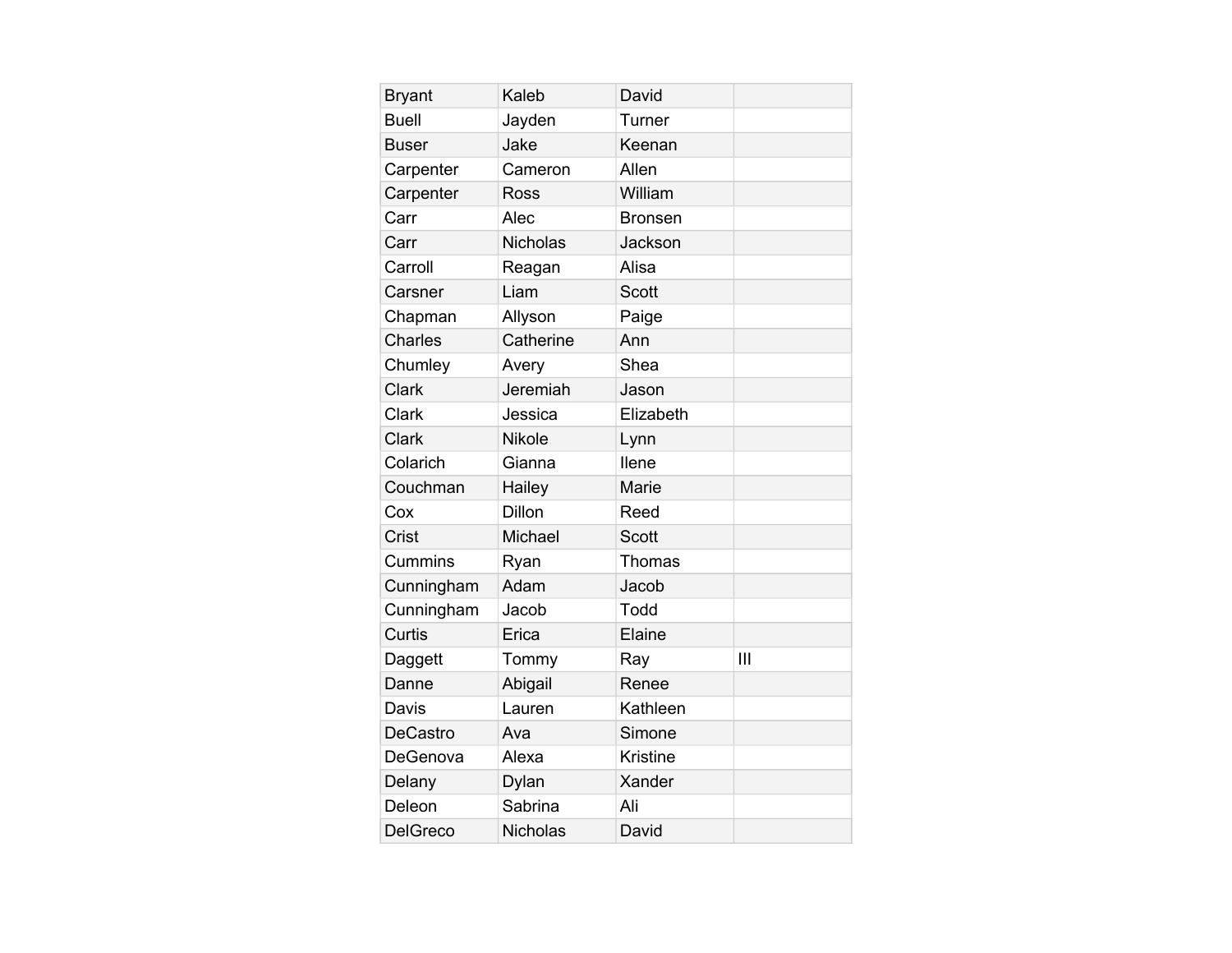| Delong             | Dakota          | James          |  |
|--------------------|-----------------|----------------|--|
| Demorest           | Alexa           | <b>Nicole</b>  |  |
| Deverso            | Peyton          | Olivia         |  |
| <b>Diaz Valdes</b> | Jaimarie        | <b>Nicole</b>  |  |
| <b>Dible</b>       | <b>Nicholas</b> | Joseph         |  |
| <b>Dillon</b>      | Jacob           | <b>Matthew</b> |  |
| Diol               | Jackson         | Steven         |  |
| Dominguez          | Elizabeth       | <b>Nina</b>    |  |
| Doty               | Emma            | Kay            |  |
| Drayer             | Trevor          | Dean           |  |
| Duhl               | Robert          | Landan         |  |
| <b>Ehlers</b>      | Kina            | Grace          |  |
| Ellett             | Caden           | Shane          |  |
| Elliott            | Kathryn         | Carroll        |  |
| Enoch              | Conner          | Lee            |  |
| Farina             | Katharine       | Grace          |  |
| Ferris             | Grant           | Arthur         |  |
| Fisher             | Ashley          | Lynn           |  |
| Fisher             | Isaiah          | Ryan           |  |
| Fox                | Cody            | James          |  |
| Foxworthy          | Sydney          | Faith          |  |
| Franco             | Ruby            | Marie          |  |
| <b>Fuchs</b>       | <b>Natalie</b>  | Kate           |  |
| Funston            | Henry           | Cooper         |  |
| Gage               | Nathaniel       | Jorin          |  |
| Garee              | Isaac           | Starling       |  |
| Gerren             | Kennedy         | Jean           |  |
| Gillespie          | Grace           | Elizabeth      |  |
| Glenn              | Trinity         | Anne           |  |
| Golden             | Cole            | Lee            |  |
| Gray               | <b>Breanna</b>  | Marie          |  |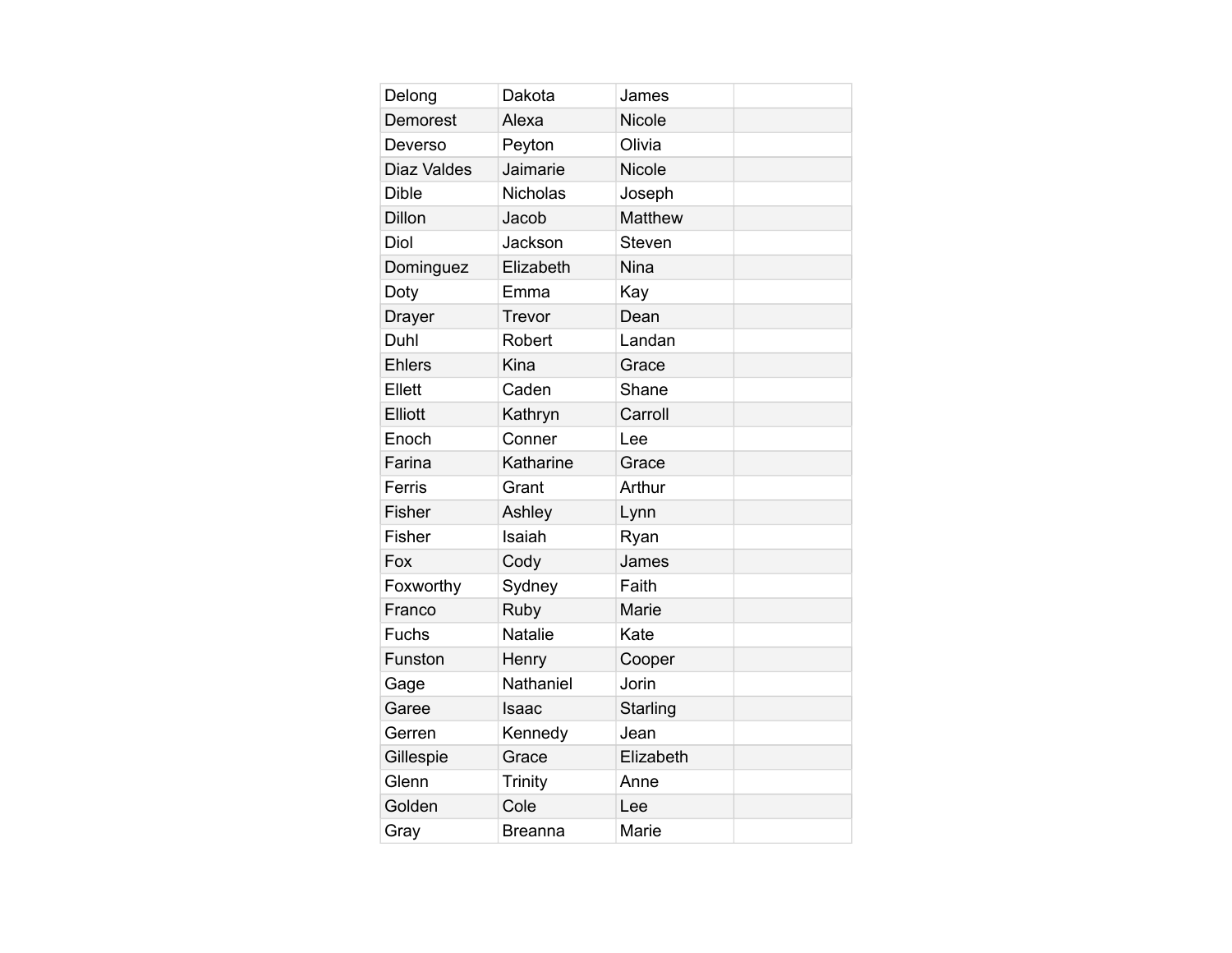| Gregory                 | Devin          | Matthew              |  |
|-------------------------|----------------|----------------------|--|
| Grim                    | Amanda         | Kay                  |  |
| Grossenbacher Alexander |                | Wilson               |  |
| Grubb                   | Andrew         | Jamison              |  |
| Grudell                 | Ryan           | <b>McAfee</b>        |  |
| Grundtisch              | Quin           | William              |  |
| Grunewald               | Grace          | Elizabeth            |  |
| Gutierrez               | Joshua         | Anthony              |  |
| Hall                    | Amber          | Mae                  |  |
| Hall                    | Daniel         | Calhoun              |  |
| Harpster                | Jeremy         | <b>William Peter</b> |  |
| Hart                    | Benjamin       | Dalton               |  |
| Haycook                 | Rolland        | Wendell              |  |
| Hayes                   | Janel          | Elizabeth            |  |
| Henriot                 | Alexandre      | Jean-Charles         |  |
| Hernandez Her Heidy     |                | Johana               |  |
| Hernandez-Jen Aidan     |                | Robert               |  |
| Hienton                 | Konlan         | Eoghan               |  |
| <b>Hiles</b>            | Peyton         | Elizabeth            |  |
| Hilton                  | Jaiden         | Sierra               |  |
| Hoppe                   | Lauren         | Elizabeth            |  |
| Howell                  | Isabella       | Grace                |  |
| Howell                  | Trace          | Fitzgerald           |  |
| Hubbard                 | Matthew        | David                |  |
| <b>Huff</b>             | <b>Skylar</b>  | Faith                |  |
| Humphreys               | Andrew         | <b>Scott</b>         |  |
| <b>Hurst</b>            | <b>Charles</b> | <b>Scott</b>         |  |
| Imertreijs              | Carter         | David                |  |
| Irvine                  | Aidan          | Luke                 |  |
| Jacobus                 | Aiva           | Shea                 |  |
| Jebour                  | Sabreen        | <b>Elyse</b>         |  |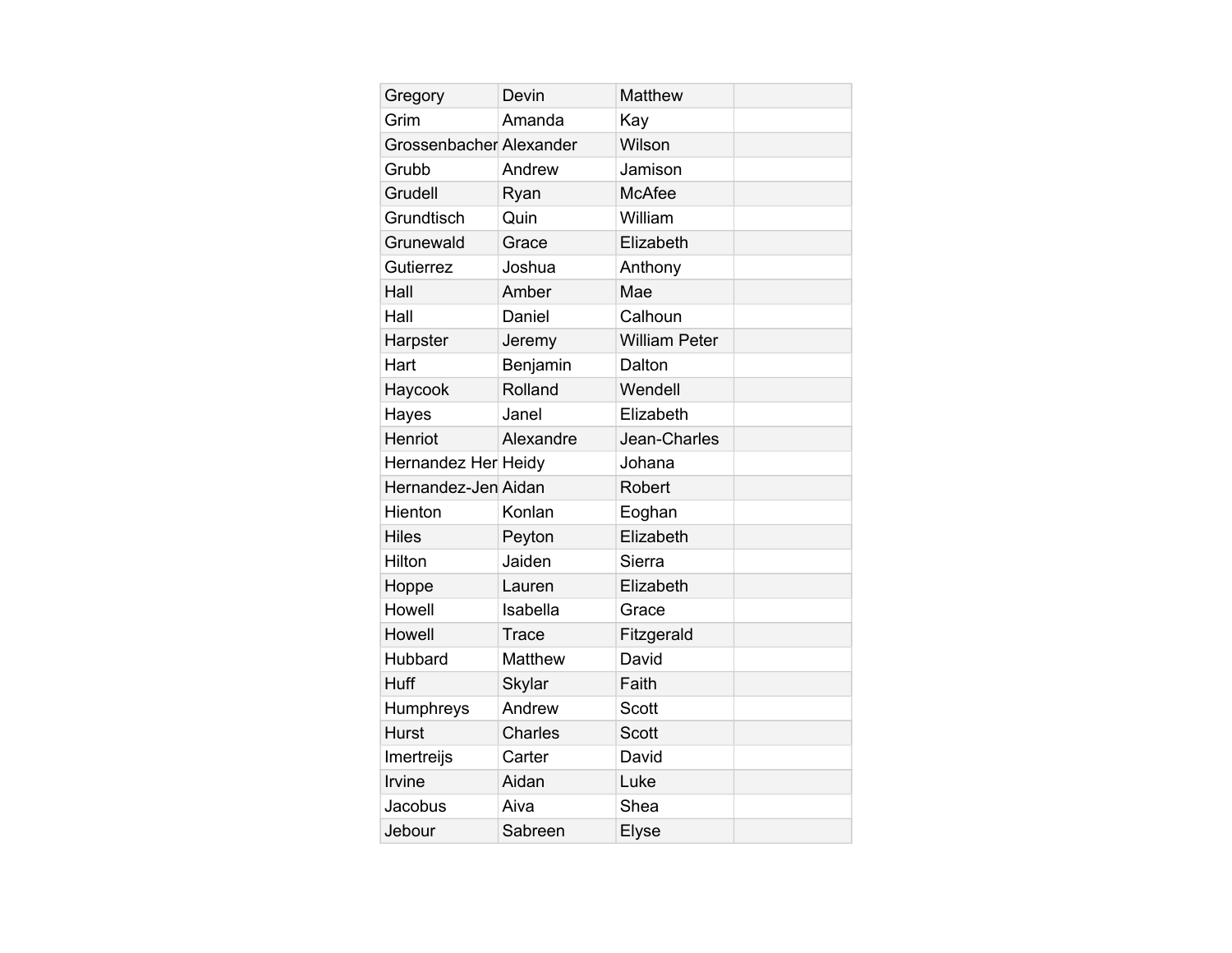| Johnson             | Cheyanne       | Pearl             |              |
|---------------------|----------------|-------------------|--------------|
| Kaminski            | Hannah         | Lynn              |              |
| <b>Keck</b>         | <b>Bodie</b>   | Andrew            |              |
| Kercsmar            | Megan          | Murphy            |              |
| Klingensmith        | <b>Atalie</b>  | Grace             |              |
| Koch                | Garrett        | Robbie            |              |
| Koebel              | Colin          | Thomas            |              |
| Krajewski           | Alaina         | Ann               |              |
| Kuederle            | Ryan           | Joseph            |              |
| <b>Kupfer</b>       | Emma           | Elizabeth         |              |
| Lam                 | McKenzie       | Hoang             |              |
| Landon              | Kaylee         | <b>Anne Marie</b> |              |
| Lane                | Eva            | Joy               |              |
| Lariviere           | Devon          | William           |              |
| Larkin              | Abigail        | Lynn              |              |
| LaVrar              | Audrey         | <b>Nicole</b>     |              |
| Lawrence            | Joleigh        | Dawn              |              |
| Leasure             | Carson         | Lewis             |              |
| Ledesma Herna Mandi |                | <b>Brandi</b>     |              |
| Lee                 | Christopher    | <b>Atticus</b>    |              |
| Legg                | Ronald         | Rylee             |              |
| LeHew               | <b>Braeden</b> | Robert            |              |
| Lengl               | Garrett        | Isaac             |              |
| Lenz                | Wyatt          | William           |              |
| Lewis               | Tyler          | Michael           |              |
| Long                | Elizabeth      | Ann               |              |
| Longshore           | Jonathon       | William           |              |
| Lott                | Anna           | Marie             |              |
| Lousteau            | Harrison       | Glynn             |              |
| Lozano              | Cameron        | Michael           |              |
| Lucas               | Chad           | Allen             | $\mathbf{I}$ |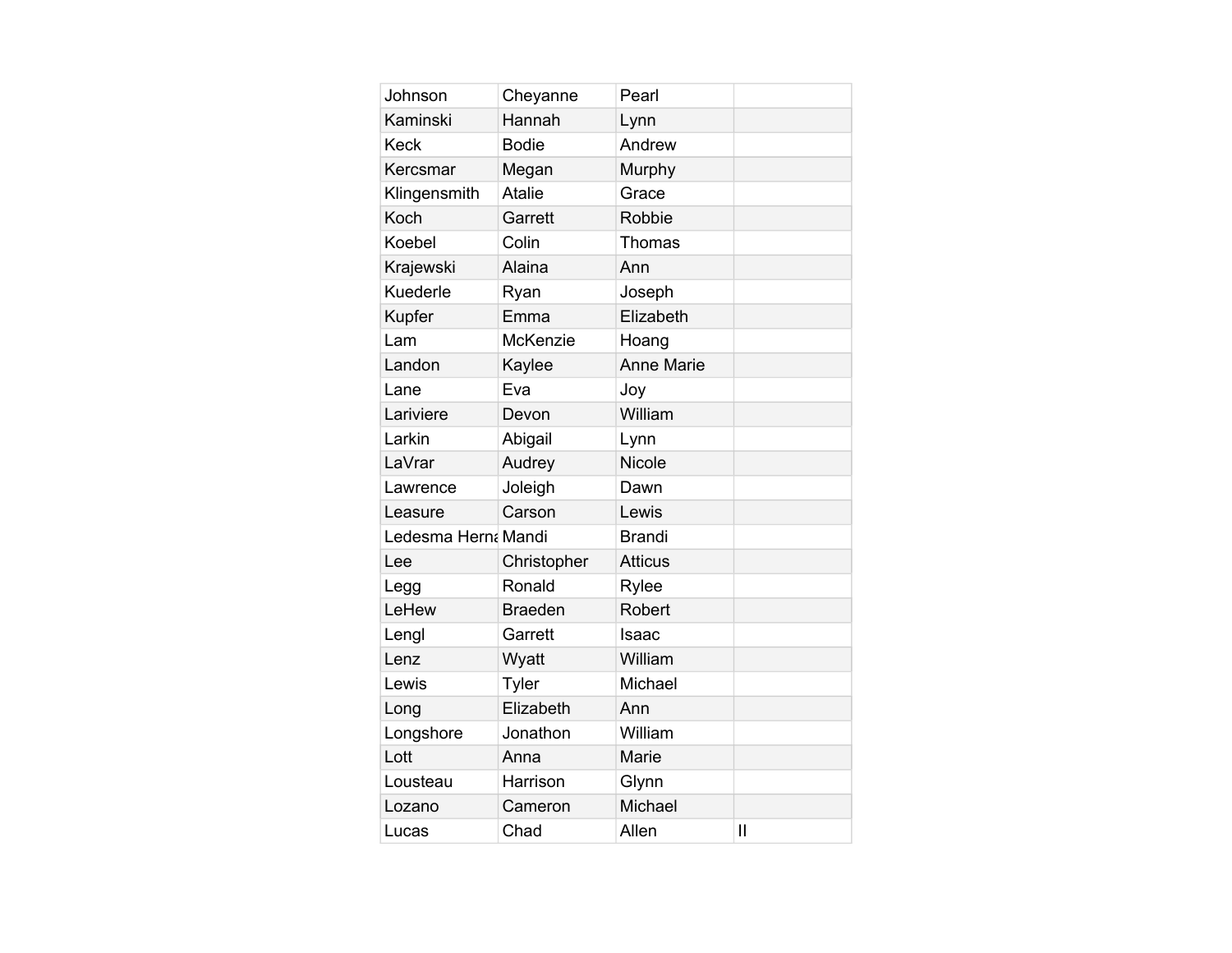| Lumby             | Kiera       | Elizabeth      |  |
|-------------------|-------------|----------------|--|
| Lust              | Benjamin    | Maxwell        |  |
| Lyle              | <b>Tess</b> | Makenzie       |  |
| Mahle             | Lauren      | Marie          |  |
| <b>Markel</b>     | Garett      | Alden          |  |
| <b>Markusic</b>   | Hannah      | Joy            |  |
| <b>Marstiller</b> | Aramie      | Carmela        |  |
| Marvin            | Sophia      | Kay            |  |
| Mason             | Joshua      | David          |  |
| Mason             | Mia         | <b>Frances</b> |  |
| Mayer             | Mariska     | Anne           |  |
| <b>McClintock</b> | Kendall     | Delaney        |  |
| <b>McConnell</b>  | Angelina    | Irina          |  |
| McCullough        | Morgan      | Rae            |  |
| McDonald          | Lydia       | Raye           |  |
| McFadden          | Zoe         | Marie          |  |
| <b>McGinnis</b>   | Mason       | Henry          |  |
| <b>McGrath</b>    | Austin      | Michael        |  |
| <b>McKee</b>      | Kolin       | Jason          |  |
| <b>McKelvey</b>   | Benjamin    | Thomas         |  |
| <b>McKinney</b>   | Taylor      | Marie          |  |
| <b>Merkel</b>     | Kailyn      | Marie          |  |
| <b>Miller</b>     | Layne       | Alan           |  |
| Mininger          | Marlei      | Madison        |  |
| Minor             | Jacob       | Paul           |  |
| Moehring          | Emma        | Grace          |  |
| Mosher            | Kayla       | Marie          |  |
| Mosher            | Megan       | Laura          |  |
| Mudre             | Grant       | Emory          |  |
| <b>Myers</b>      | Evangeline  | Ann            |  |
| <b>Nash</b>       | Logan       | Tyler          |  |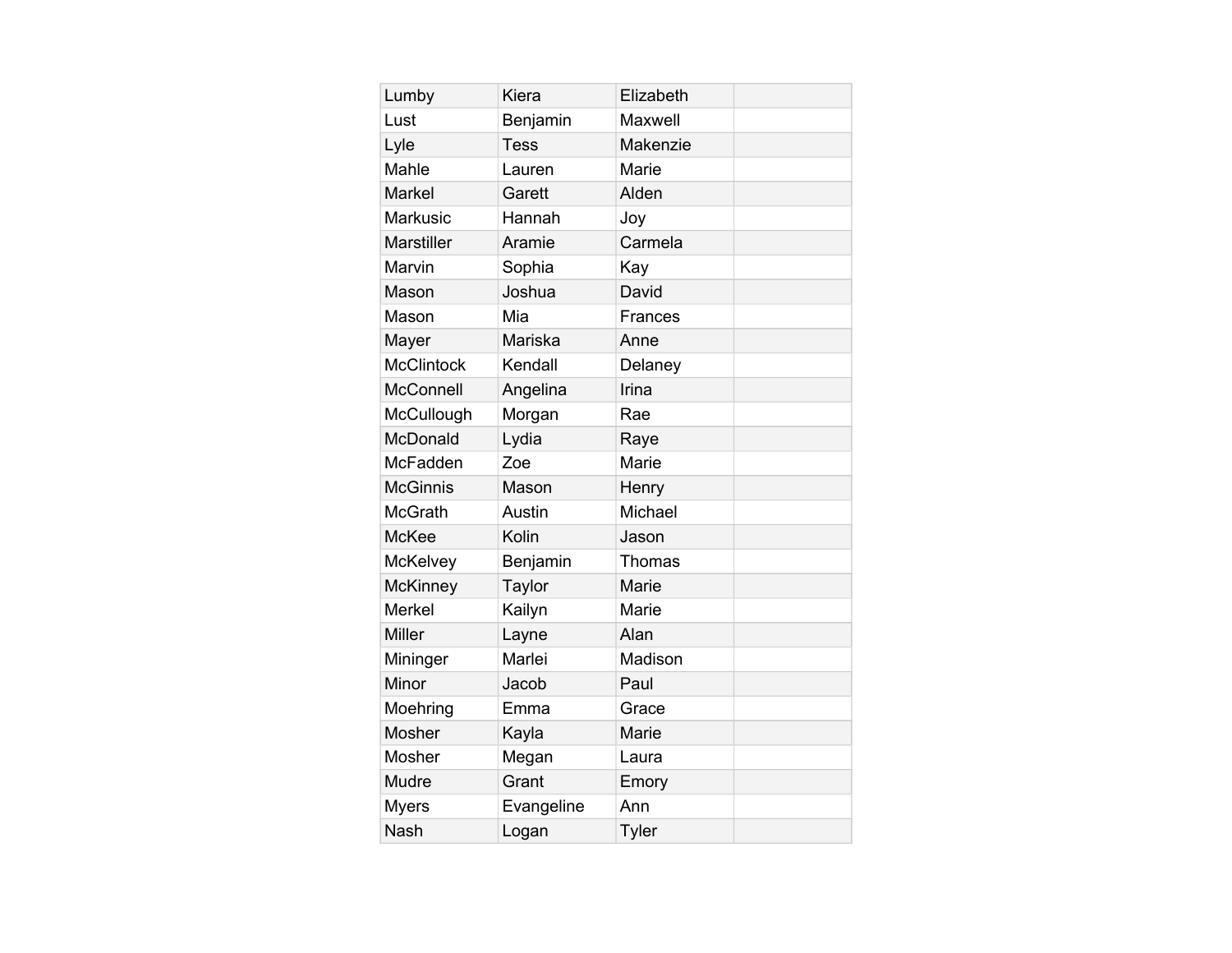| Neeper                    | <b>Nicholas</b> | Andrew              |  |
|---------------------------|-----------------|---------------------|--|
| Neeper                    | Simon           | Joseph              |  |
| Nilsen                    | Lydia           | Christine           |  |
| Norling                   | Ethan           | Michael             |  |
| O'Donnell                 | Sydnee          | Lou                 |  |
| O'Malley                  | Austin          | Michael             |  |
| O'Malley                  | Lawrence        | Joseph              |  |
| Oltman                    | Alanna          | Cathleen            |  |
| Overbaugh                 | Skylar          | Addison             |  |
| Parker                    | Andrew          | Wesley              |  |
| Partlow                   | <b>Bryson</b>   | Ercolino            |  |
| <b>Pfouts</b>             | Julia           | Lynn                |  |
| Podraza                   | <b>Blake</b>    | Matthew             |  |
| Potter                    | Caitlin         | <b>Nicole</b>       |  |
| Potter                    | Grace           | Madison             |  |
| Pritchard                 | Lane            | Alexander           |  |
| Provens                   | Trevor          | David               |  |
| Pry                       | Logan           | Alexander           |  |
| Purdy                     | Jayson          | William             |  |
| Quinn                     | Evan            | Conlan              |  |
| Rak                       | Avery           | Martin              |  |
| Ramirez Amezo Christopher |                 |                     |  |
| Ramirez Rodrig Leslie     |                 |                     |  |
| Ransom                    | Griffin         | Jacob               |  |
| Rausch                    | Cora            | Frances             |  |
| Reida                     | Haden           | Keith               |  |
| Renick                    | Keaton          | Joshua              |  |
| Renner                    | <b>Jack</b>     | <b>Arnson Scott</b> |  |
| Reynolds                  | Kaitlynn        | Nicole              |  |
| Roberto                   | Roy             | Joseph              |  |
| <b>Roberts</b>            | Zachary         | Clark               |  |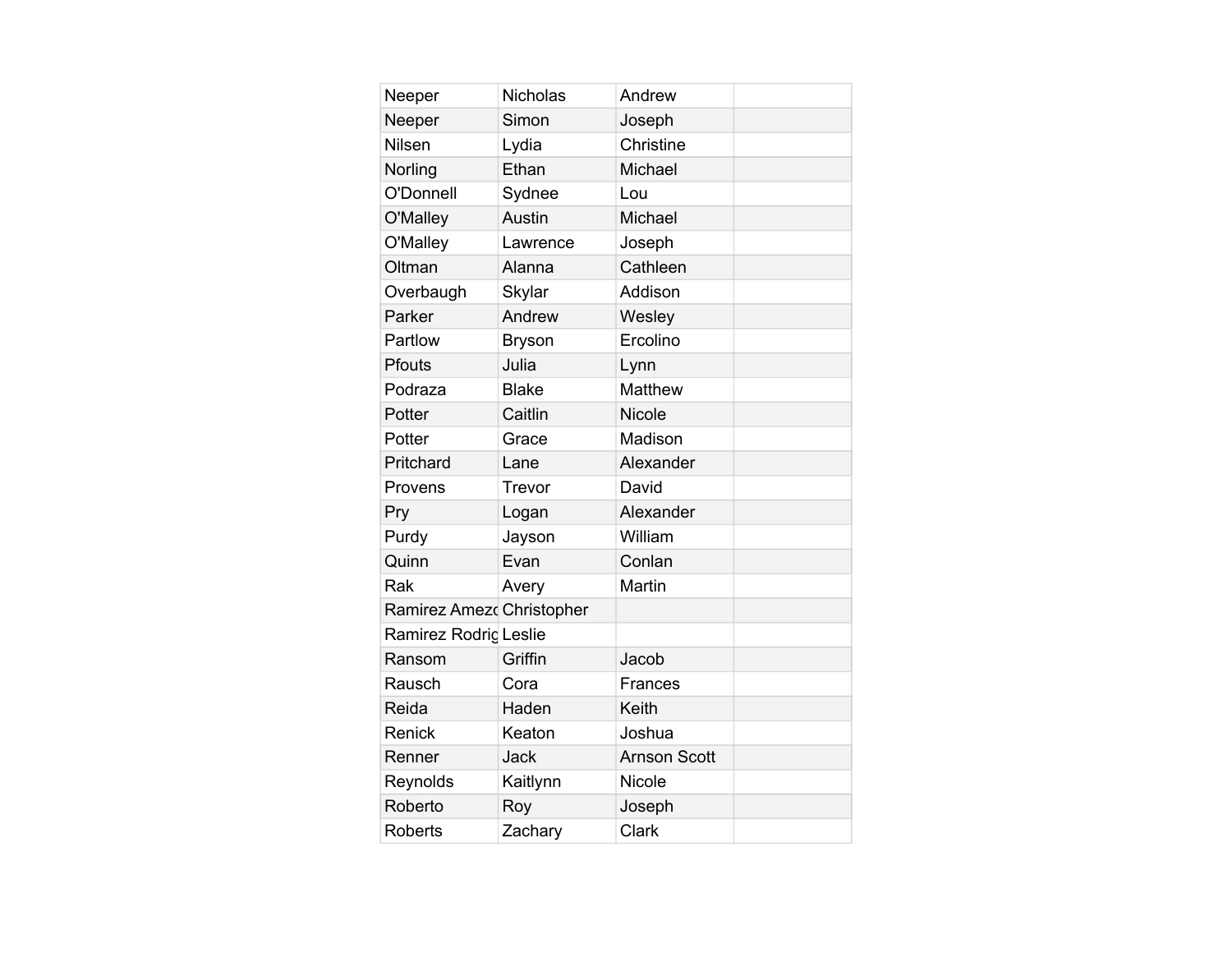| Roche          | James        | Michael       |  |
|----------------|--------------|---------------|--|
| Rock           | Emma         | Rose          |  |
| Rodgers        | Jacob        | Robert        |  |
| <b>Russell</b> | David        | Joseph        |  |
| <b>Russell</b> | Michael      | <b>Scott</b>  |  |
| <b>Russo</b>   | Anthony      | Michael       |  |
| Ryan           | Katherine    | Mary          |  |
| Salazar        | Dominic      | Andrew        |  |
| Salmon         | Robert       | Spencer       |  |
| Salonsky       | Alaire       | Victoria      |  |
| <b>Sanders</b> | Cassandra    | Jean          |  |
| Schneider      | Lillian      | <b>Nicole</b> |  |
| Schnurr        | Morgan       | Joan          |  |
| Schooley       | Samuel       | Lewis         |  |
| <b>Searles</b> | Calvin       | Marshall      |  |
| Segars         | Grayson      | William       |  |
| Segrue         | Ethan        | Conlon        |  |
| <b>Sellers</b> | Samantha     | Ann           |  |
| Sena           | Melanie      | Ann           |  |
| Serna          | Cindy        |               |  |
| Sewell         | Dalton       | Wayne         |  |
| Shady          | Andrew       | James         |  |
| Sherbourne     | <b>Blake</b> | Christopher   |  |
| Shirkey        | Colin        | James         |  |
| <b>Sidders</b> | Evan         | Mason         |  |
| Siewert        | Alexander    | Eugene        |  |
| Smith          | Addyson      | Catherine     |  |
| Smith          | Kylie        | Abigayle      |  |
| Smith          | Noah         | <b>Scott</b>  |  |
| Smith          | Savannah     | Michele       |  |
| Speelman       | Caroline     | Grace         |  |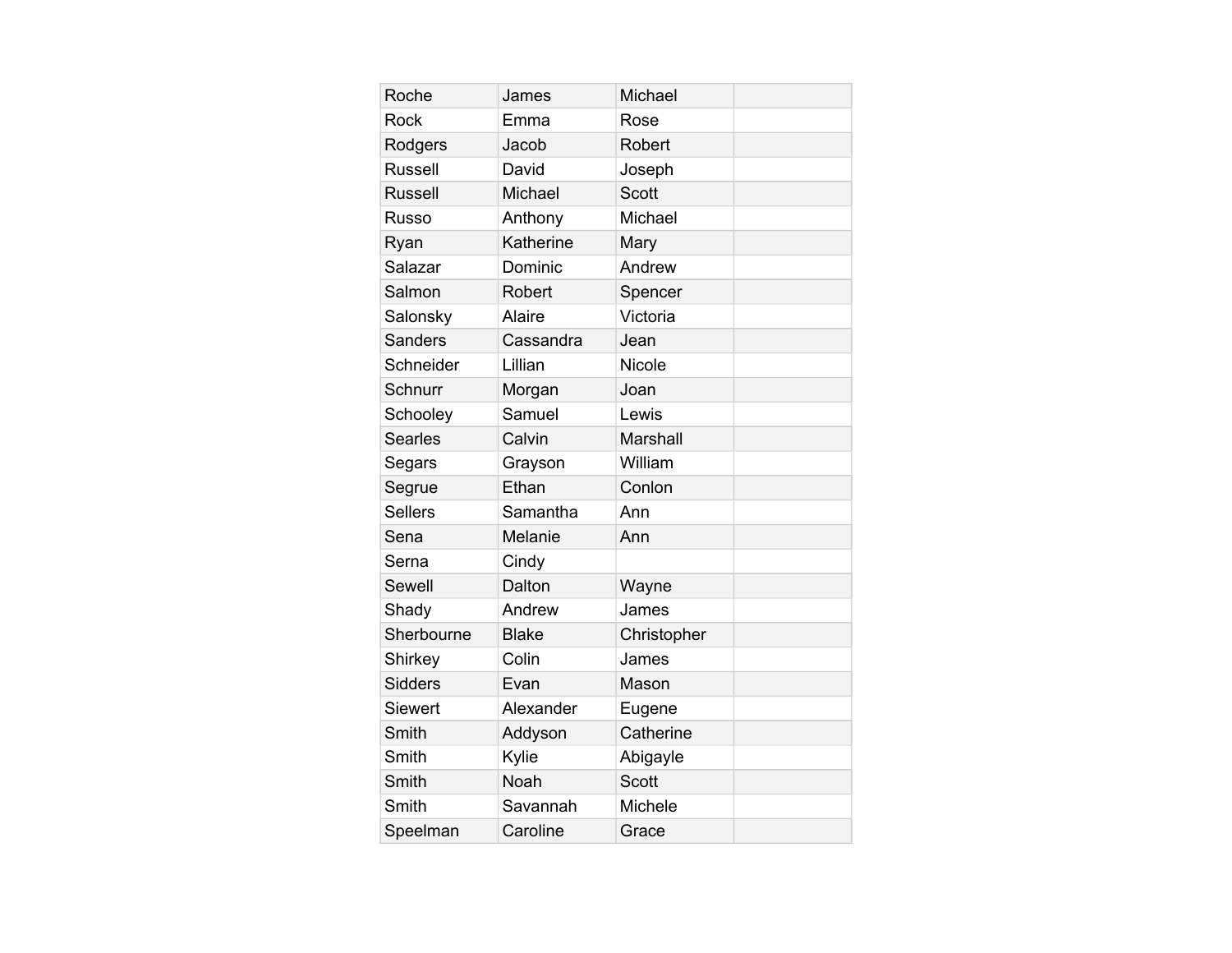| <b>Stanwick</b>     | Evan           | Louis           |  |
|---------------------|----------------|-----------------|--|
| <b>Stepsis</b>      | Zoe            | Ryan            |  |
| <b>Stewart</b>      | Andrea         | Gale            |  |
| <b>Stewart</b>      | Garrett        | Christopher     |  |
| Stewart             | Kaitlyn        | Ann             |  |
| <b>Stewart</b>      | Molly          | Jo              |  |
| <b>Stiltner</b>     | Madelyn        | Ann             |  |
| Sullivan            | Grace          | Charlene        |  |
| <b>Summers</b>      | Sarah          | Anne            |  |
| Swank               | Kassandra      | <b>Michelle</b> |  |
| Swert               | Jillian        | Nicole          |  |
| Takatch             | Christian      | Anthony         |  |
| Taylor              | Lily           | <b>Nicole</b>   |  |
| <b>Teeter</b>       | Aubryn         | Lorena          |  |
| <b>Tindall</b>      | Lucas          | <b>Matthew</b>  |  |
| <b>Tripp</b>        | Ryan           | Lawrence        |  |
| Truax               | Estella        | Grace           |  |
| Ulrich              | Jakob          | Forest          |  |
| <b>Unterbrink</b>   | Owen           | <b>Steven</b>   |  |
| Valentine           | Devin          | Isaiah          |  |
| Vance               | <b>Bryan</b>   | Allen           |  |
| VanDyne             | Delaney        | Louise          |  |
| Vargas Bermud Angel |                | Yadiel          |  |
| Vazquez             | Ryan           | Zane            |  |
| Vennemeyer          | Cole           | Joseph          |  |
| Wagner              | <b>Brayden</b> | James-Lee       |  |
| <b>Walters</b>      | Jordan         | Leigh           |  |
| Watt                | Remi           | Allison         |  |
| <b>Way Gonzalez</b> | Jorge          | Antonio         |  |
| <b>Weiss</b>        | Abigail        | Rose            |  |
| Welker              | Jameson        | Laaksonen       |  |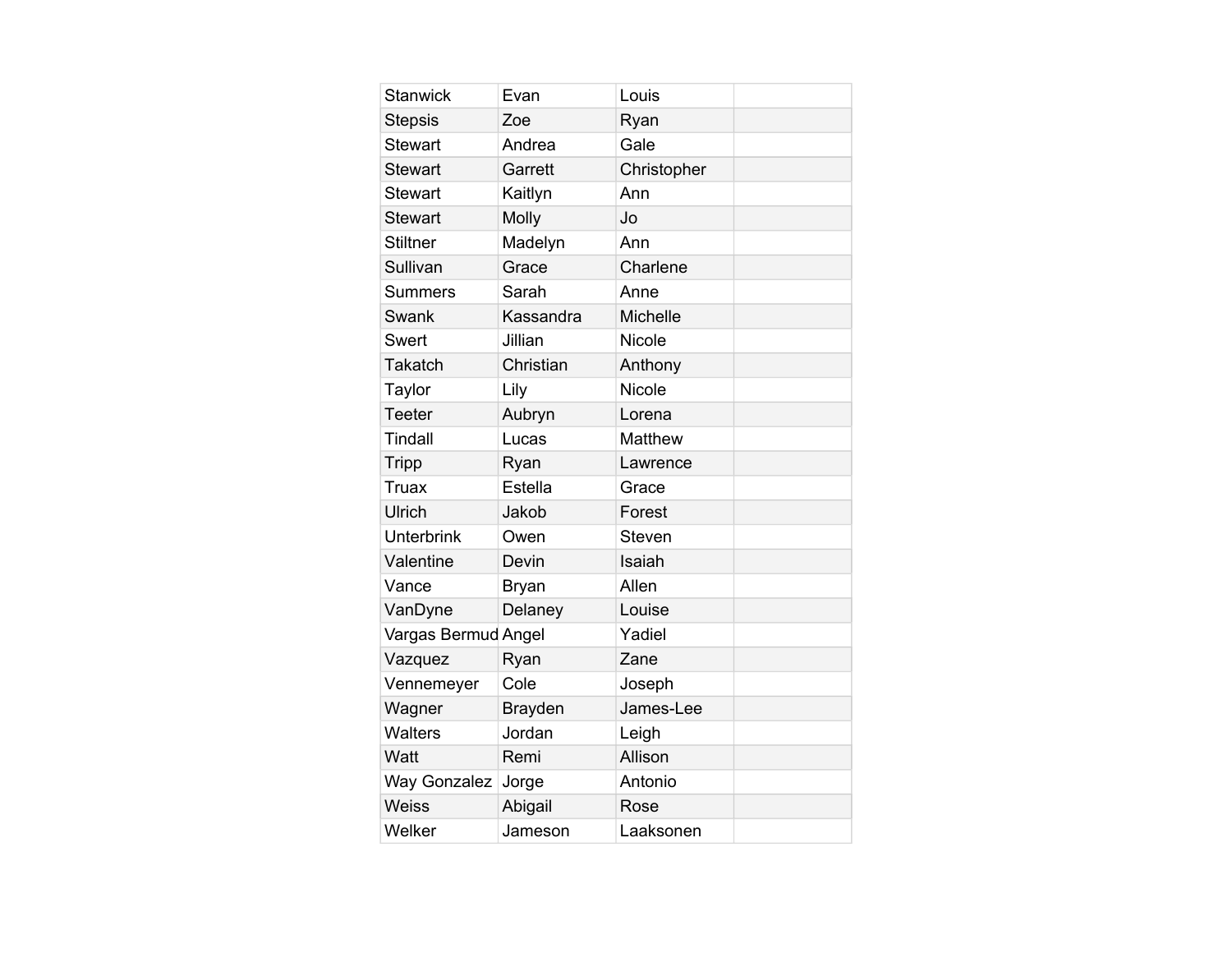| Westbrook  | Alexa    | Jordan  |  |
|------------|----------|---------|--|
| Westervelt | Ashleigh | Morgan  |  |
| Wharton    | Ryan     | Robert  |  |
| White      | Shane    | William |  |
| Wilhelm    | Adam     | Daniel  |  |
| Wilson     | Taylor   | Marie   |  |
| Wilt       | Sydney   | Ann     |  |
| Wince      | Isaiah   | Ryan    |  |
| Wion       | Nathan   | Luke    |  |
| Wojnar     | Serina   | Marie   |  |
| Working    | Savanna  | LeeAnn  |  |
| Yano       | Madilynn | Jae     |  |
| Zabarsky   | Kiley    | Anne    |  |
|            |          |         |  |
|            |          |         |  |
|            |          |         |  |
|            |          |         |  |
|            |          |         |  |
|            |          |         |  |
|            |          |         |  |
|            |          |         |  |
|            |          |         |  |
|            |          |         |  |
|            |          |         |  |
|            |          |         |  |
|            |          |         |  |
|            |          |         |  |
|            |          |         |  |
|            |          |         |  |
|            |          |         |  |
|            |          |         |  |